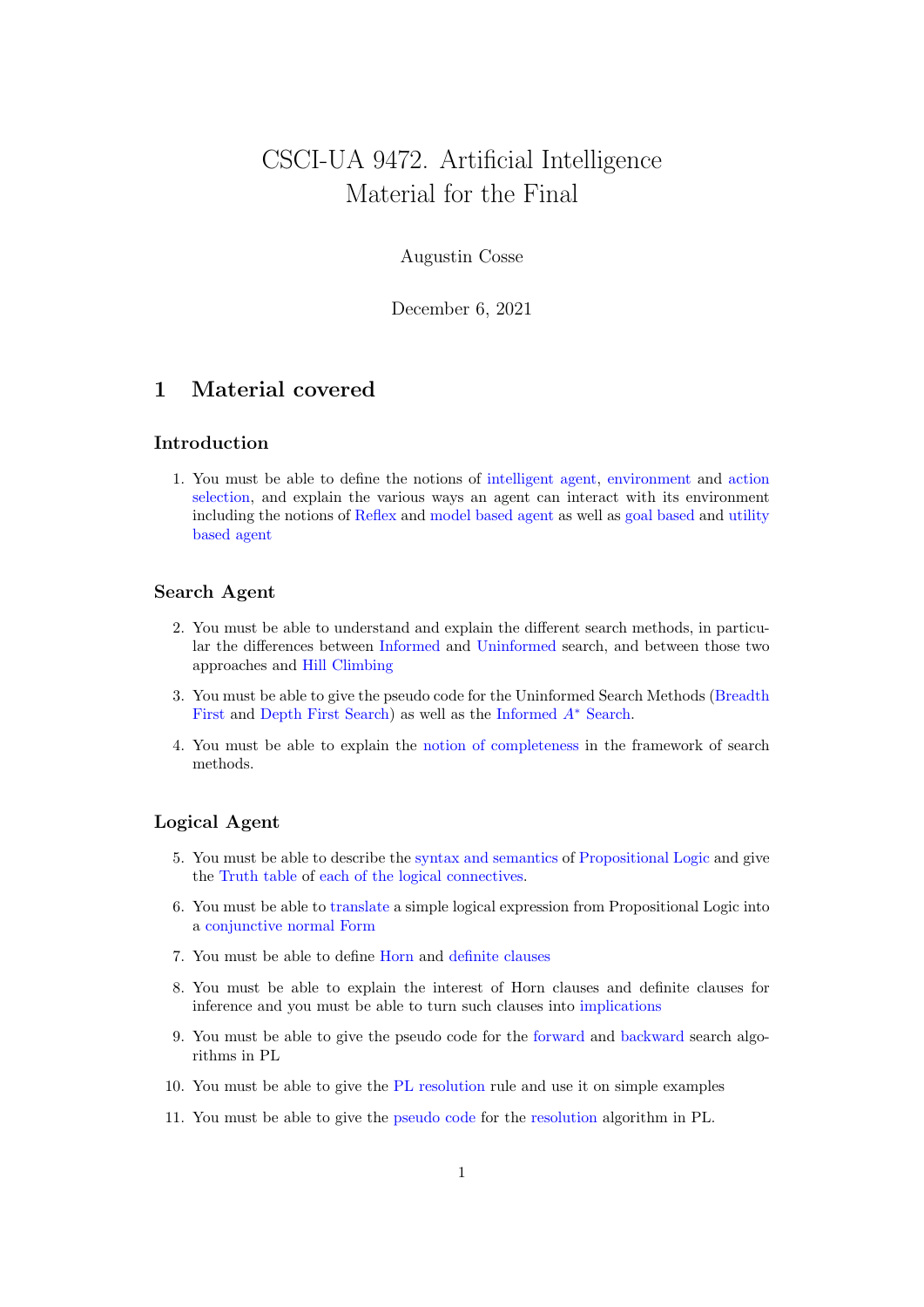- 12. You must be able to define the notions of entailment, inference, completeness and soundness
- 13. You must be able to compare the Resolution, Forward and Backward Chaining algorithms in terms of their respective complexity and vis a vis the notion of completeness.
- 14. You must be able to explain the syntax and semantics of First Order Logic (in particular what changes with respect to Propositional Logic)
- 15. You must be able to use and explain the notions of existential and universal quantifiers
- 16. You must be able to explain and use the universal and existential instantiation rules (i.e quantifier elimination).
- 17. You must be able to use and explain the Generalized Modus Ponens rule in the framework of FOL inference.
- 18. You must be able to explain the result of Herbrand and the notion of semidecidability from Turing and Church
- 19. You must be able to explain the concept of Unification and give the corresponding pseudo code.
- 20. You must be able to give the pseudo code for the FOL forward chaining algorithm
- 21. You must be able to explain how to turn a FOL sentence into a conjunctive normal form (in particular the Skolemization and Standardization steps)
- 22. You must be able to state the FOL resolution rule and apply it on very simple examples
- 23. You must be able to explain the frame and qualification problems.

## Learning Agent

- 24. You must be able to explain the difference between reasoning agents and learning agents
- 25. You must be able to define the concepts of supervised, unsupervised, semi-supervised and reinforcement learning and give an illustration for each.
- 26. You must be able to discuss the test training split and explain why such a split is important in learning.
- 27. You must be able to explain how to build a decision tree from a set of examples  $\{\boldsymbol{x}^{(i)}, t^{(i)}\}$  where  $t^{(i)}$  encodes a binary decision (Yes/No or True/False).
- 28. You must be able to explain how one can use the entropy to order the features when learning a decision tree
- 29. You must be able to understand and explain the notion of tradeoff between training accuracy and model complexity and its connection to regularization
- 30. You must be able to understand and explain the notion of overfitting through the example of polynomial features.
- 31. You must be able to explain how to learn a simple linear model on some data through the minimization of the residual sum of squares criterion.
- 32. You must be able to discuss the various models (logistic regression and perceptron) that can be derived, from the simpler linear model, by adding non linear activation functions. You must be able to know their associated activation function and preferred loss. You must be able to explain how those models are trained.